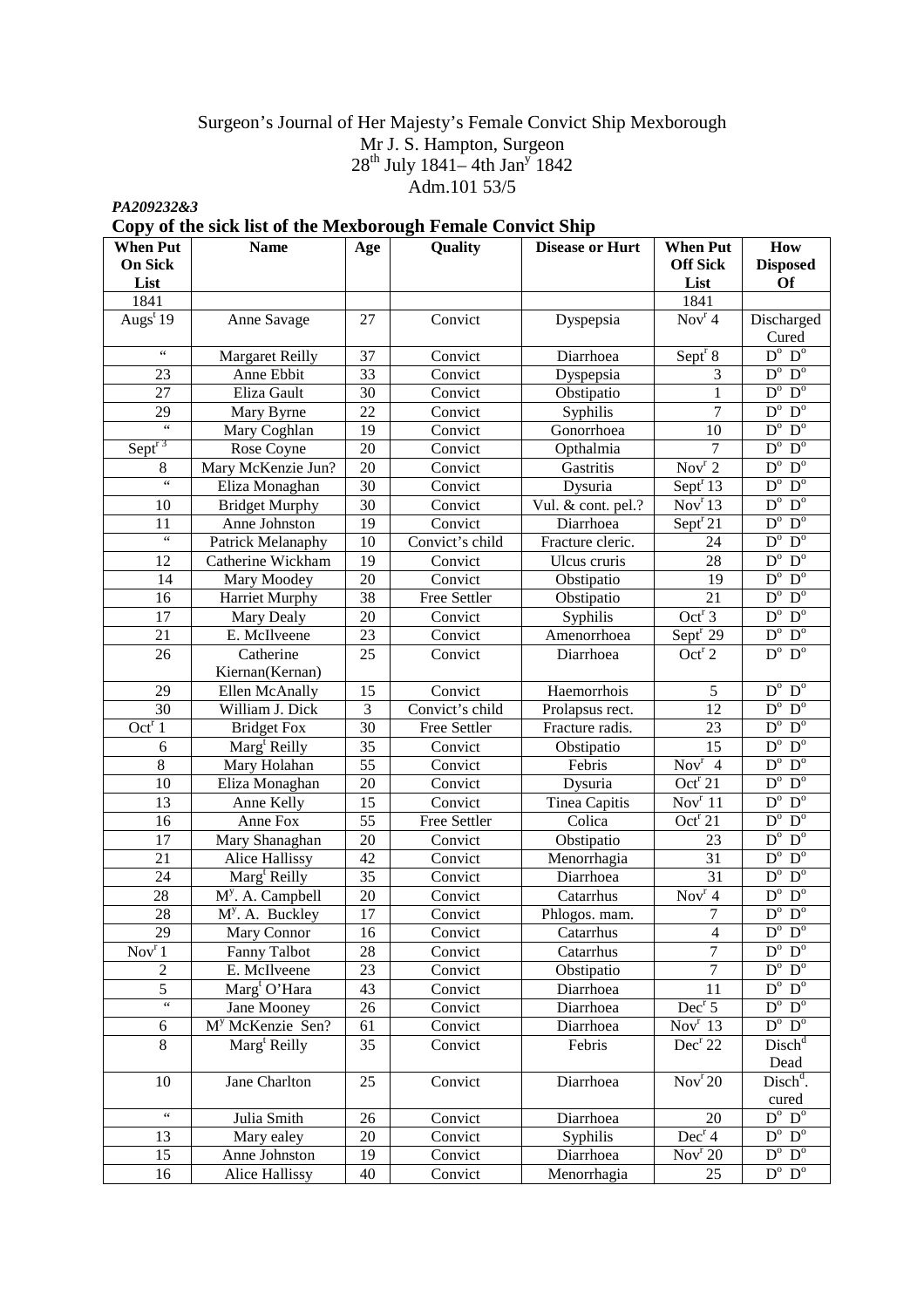| 17                 | Catherine Kiernan               | 25 | Convict         | Catarrhus  | 26                  | $D^{\mathrm{o}}$ $D^{\mathrm{o}}$ |
|--------------------|---------------------------------|----|-----------------|------------|---------------------|-----------------------------------|
|                    | (Kernan)                        |    |                 |            |                     |                                   |
| 22                 | $\text{Marg}^{\text{t}}$ O'Hara | 43 | Convict         | Catarrhus  | Nov <sup>r</sup> 29 | $D^o\;$ $D^o\;$                   |
| 23                 | Catherine Purtell               | 19 | Convict         | Catarrhus  | 29                  | $D^{\circ}$ $D^{\circ}$           |
| 25                 | Catherine Keating               | 27 | Convict         | Colica     | 29                  | $D^{\mathrm{o}}$ $D^{\mathrm{o}}$ |
| 27                 | <b>Bridget Murphy</b>           | 30 | Convict         | Diarrhoea  | Dec <sup>r</sup> 22 | $D^{\mathrm{o}}$ $D^{\mathrm{o}}$ |
| 30                 | Ellen Herrick                   | 23 | Convict         | Catarrhus  | 4                   | $D^o\;$ $D^o\;$                   |
| Dec <sup>r</sup> 1 | <b>Bridget Bleakey</b>          | 21 | Convict         | Catarrhus  | 5                   | $D^{\mathrm{o}}$ $D^{\mathrm{o}}$ |
| 3                  | $Willm$ J. Dick                 | 3  | Convict's child | Febris     | 10                  | $D^{\mathrm{o}}$ $D^{\mathrm{o}}$ |
| 5                  | Mary Holohan                    | 55 | Convict         | Diarrhoea  | 21                  | Disch <sup>d</sup>                |
|                    |                                 |    |                 |            |                     | Dead                              |
| $\tau$             | Mary Johnston                   | 36 | Convict         | Catarrhus  | 10                  | Dischd                            |
|                    |                                 |    |                 |            |                     | Cured                             |
| $\zeta\,\zeta$     | Marg <sup>t</sup> McIleene      | 19 | Convict         | Diarrhoea  | 12                  | $D^{\circ}$ $D^{\circ}$           |
|                    | (McElinns)                      |    |                 |            |                     |                                   |
| 9                  | Anne Dinning?                   | 29 | Convict         | Catarrhus  | 13                  | $D^{\mathrm{o}}$ $D^{\mathrm{o}}$ |
| 11                 | Mary Forde                      | 26 | Convict         | Obstipatio | 16                  | $D^{\mathrm{o}}$ $D^{\mathrm{o}}$ |
| 16                 | Catherine Killeen               | 23 | Convict         | Catarrhus  | 19                  | $D^{\mathrm{o}}$ $D^{\mathrm{o}}$ |
| 17                 | Mary Gleeson                    | 23 | Convict         | Catarrhus  | 20                  | $D^o$ $D^o$                       |

**J.S. Hampton Surgeon Superintendent**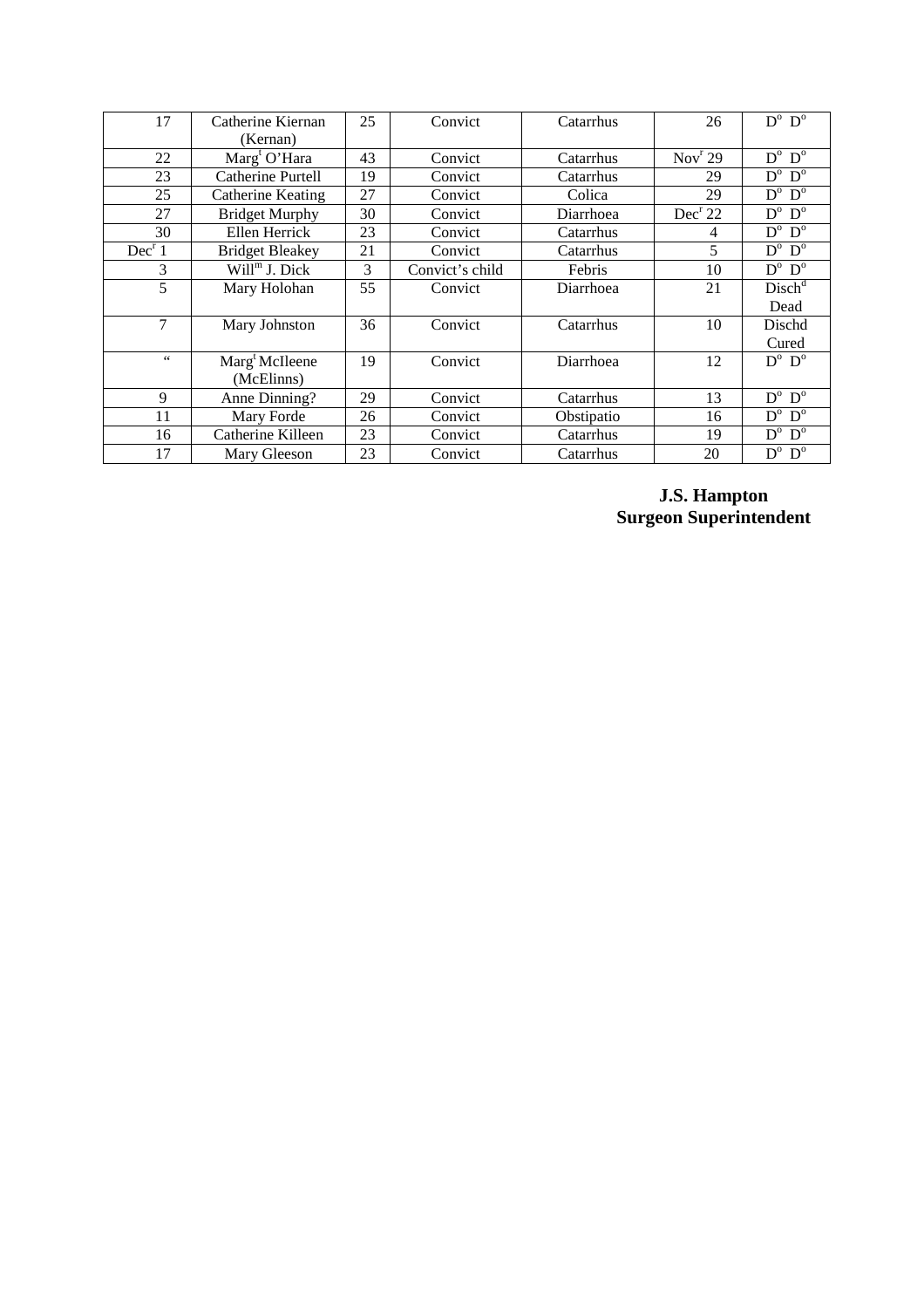# *290234*

**Medical and Surgical Journal of Her Majesty's Convict Ship Mexborough between the 28th July1841 and the 4th January 1842 which time the said shop has been employed in a voyage from Kingstown to Hobart Town, Van Diemen's Land** 

|                  | No.          | Men's Names, Ages,          |                                                                               |
|------------------|--------------|-----------------------------|-------------------------------------------------------------------------------|
| <b>Nature of</b> | of           | <b>Qualities, Time when</b> | The History, Symptoms, Treatment, and Daily                                   |
| <b>Disease</b>   | Case         | and where taken ill,        | Progress of the Disease or Hurt.                                              |
|                  |              | and how disposed of.        |                                                                               |
| Febris(Synocha)  | $\mathbf{1}$ | <b>Margaret Reilly</b>      | A leucophlegmatic debilitated unhealthy woman has                             |
|                  |              | Aet. 35 Convict             | been very frequently under treatment on board. Was put                        |
|                  |              | In Lat. 38. 46 Sth. &       | on the Sick List on the 8 <sup>th</sup> Nov <sup>r</sup> for common continued |
|                  |              | Longitude 37.00 Et          | Fever which yielded to the usual antiphlogistic treatment                     |
|                  |              |                             | & was fairly convalescent & doing well up to yesterday                        |
|                  |              |                             | when a severe gale of wind caused so much leakage                             |
|                  |              |                             | throughout the whole ship & particularly in the Hospital                      |
|                  |              |                             | that her bedding et <sup>c</sup> got wet and has produced a relapse           |
|                  |              |                             | with very threatening symptoms.                                               |
|                  |              |                             | Complains of headache, difficulty of breathing & pain in                      |
|                  |              |                             | the loins and limbs. Skin hot, countenance anxious: pulse                     |
|                  |              |                             | frequent and full. Bowels confined.<br>Rx. Hydrarg. Chlorid. gr iv            |
|                  |              |                             | Ext. Colocynth. Co. gr. ij. M. Ft pil ij                                      |
|                  |              |                             | Et sumend.                                                                    |
|                  |              |                             | Lemonade for common drink.                                                    |
| 290235           |              |                             | 2 PM. Difficulty of breathing increased.                                      |
|                  |              |                             | Extraliatur sanguis plen sive?, ad z vj. quamprimum: et                       |
|                  |              |                             | Hab. Haust. Aper. Com.                                                        |
|                  |              |                             | Vespere. Bowels freely opened & breathing much                                |
|                  |              |                             | easier. skin dry and hot                                                      |
|                  |              |                             | Rx. Liquor. Ammon. Acet. f. Zifs.                                             |
|                  |              |                             | Vin. Antimon. Pot. Tart. f zij.                                               |
|                  |              |                             | Tinct. Digital. f zfs                                                         |
|                  |              |                             | Mist. Acaciae f zij                                                           |
|                  |              |                             | Aq. Menth. f ziifs. M. Ft. Mist.                                              |
|                  |              |                             | cujus sumat. partem sextum quarta quaque hora                                 |
|                  |              |                             | 27 <sup>th</sup> . Mane. Passed a restless night, breathing much              |
|                  |              |                             | oppressed. pulse frequent but soft. Bowels not opened                         |
|                  |              |                             | since yesterday.<br>Rep <sup>t</sup> Pil. ut heri. Cont. Mist. et Pot. u.h.   |
|                  |              |                             | 3. PM. Bowels not opened. Hab. Haust. Aper. com.                              |
|                  |              |                             | statim.                                                                       |
|                  |              |                             | 28 <sup>th</sup> . Mane. Another restless night. Bowels opened freely         |
|                  |              |                             | last evening. Complains of much difficulty of breathing                       |
|                  |              |                             | & pains in her limbs. pulse frequent and soft                                 |
|                  |              |                             | Admoveatur Emp. Canth. parti thoracis superiori et                            |
|                  |              |                             | Cont. Mist.                                                                   |
|                  |              |                             | Vespere. Breathing less oppressed $\&$ has had some                           |
|                  |              |                             | refreshing sleep.                                                             |
|                  |              |                             | Cont. Mist.                                                                   |
|                  |              |                             | 29 <sup>th</sup> Mane. Passed a more comfortable night, but                   |
|                  |              |                             | complains of much pain in her loins and limbs. breathing                      |
|                  |              |                             | more free. pulse frequent and soft. urine high coloured,                      |
|                  |              |                             | and passed with difficulty, slight nausea. Omit. Mist.                        |
|                  |              |                             | Rx. Mist. Camph. f zvj.                                                       |
|                  |              |                             | Liq. Ammon. Acet.f zifs.<br>Spirit Ather. Nit. f ziij.                        |
|                  |              |                             | Mist. Acaciae f zifs Ft Mist. cujus sumat partem                              |
|                  |              |                             | sextam quarta quaque hora. Lemonade for common                                |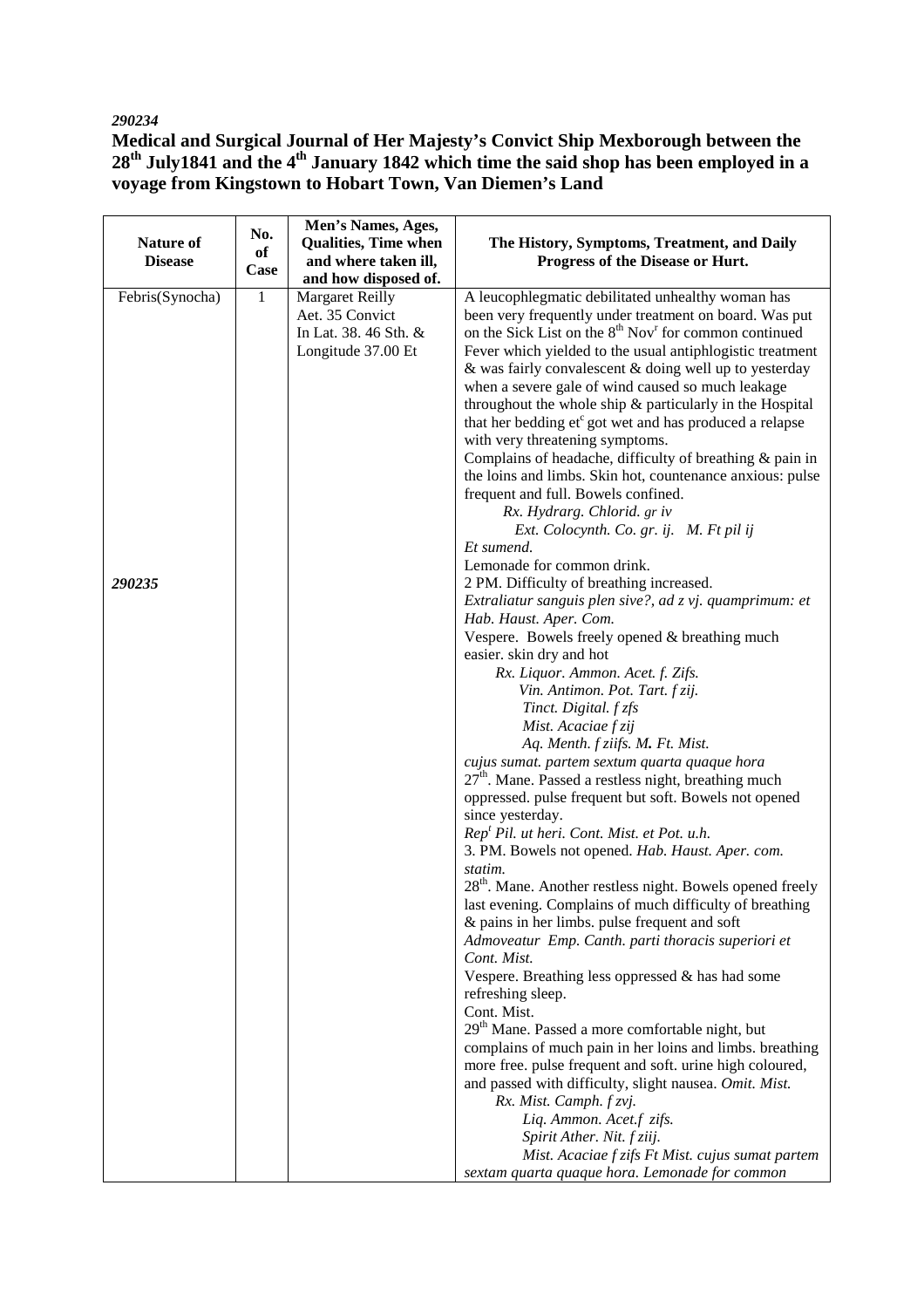| Febris(Synocha) | $\mathbf{1}$ | <b>Margaret Reilly</b> | drink                                                                                                                     |
|-----------------|--------------|------------------------|---------------------------------------------------------------------------------------------------------------------------|
|                 |              | Aet. 35 Convict        | Vespere. Perspiration much less difficult, slight nausea                                                                  |
|                 |              | In Lat. 38. 46 Sth. &  | continues.                                                                                                                |
|                 |              | Longitude 37.00 Et     | Hab: Haust. Efferves. Com. p.r.n.                                                                                         |
|                 |              |                        | 30 <sup>th</sup> Mane. Has had some comfortable, refreshing sleep,                                                        |
|                 |              |                        | pulse frequent and soft. Bowels confined. Rep <sup>t</sup> . Pil un                                                       |
|                 |              |                        | per prescrip. et Cont. om u.a.                                                                                            |
|                 |              |                        | 3.PM. Hab. Haust. Aper. Com.                                                                                              |
|                 |              |                        | Vespere. Bowels have been freely opened.<br>$31st$ . Mane Passed a restless night, again complains of                     |
|                 |              |                        | difficulty of breathing. Pulse frequent and soft.                                                                         |
|                 |              |                        | App. Emp. Canth. pect. Cont. Mist. Haust. Efferves. et                                                                    |
|                 |              |                        | Pot. p.r.n.                                                                                                               |
|                 |              |                        | Vespere. More comfortable. Cont <sup>r</sup> . u.a.                                                                       |
|                 |              |                        | Dec <sup>r</sup> . 1. Mane. Breathing again free, less nausea, skin                                                       |
| 290236          |              |                        | moist, pulse frequent. Complains of much pain in her                                                                      |
|                 |              |                        | loins. Cont. om. ut heri                                                                                                  |
|                 |              |                        | Vespere. Nausea a little increased. Cont <sup>r</sup> . u.a.                                                              |
|                 |              |                        | $Decr$ 2. Mane. Bowels confined, complains of slight                                                                      |
|                 |              |                        | nausea, headache and pain in her loins, but says she is                                                                   |
|                 |              |                        | much more comfortable. Pulse less frequent. skin cool                                                                     |
|                 |              |                        | and soft.                                                                                                                 |
|                 |              |                        | Omit. Mist. Cont. Haust. Efferves. et Hab. Ol. Ricin zi in<br>Aq. Menth. statim.                                          |
|                 |              |                        | Vespere. Pulv. Ipecac.Co. gr viij hs                                                                                      |
|                 |              |                        | 3 <sup>rd</sup> . Mane. No headache & very little nausea. skin cool,                                                      |
|                 |              |                        | pulse frequent and soft. much less pain in loins and                                                                      |
|                 |              |                        | limbs. Complains of lassitude $&$ debility. Bowels not                                                                    |
|                 |              |                        | freely opened.                                                                                                            |
|                 |              |                        | Rx. Hydrarg. Chlorid. gr ii                                                                                               |
|                 |              |                        | Ext. Colocynth. Co. gr vj M. Ft Pil. ij                                                                                   |
|                 |              |                        | st. sumend.                                                                                                               |
|                 |              |                        | 3. PM. Hab. Haust. Aperient Com.                                                                                          |
|                 |              |                        | Vespere. Rep <sup>t</sup> Pulv. Ipecac. Co. hs                                                                            |
|                 |              |                        | 4 <sup>th</sup> . Mane. Again complains of pain in loins and limbs.<br>Breathing not oppressed. pulse soft. Bowels opened |
|                 |              |                        | freely. To have a light nutritious diet with Tea Barley                                                                   |
|                 |              |                        | Water, or Lemonade for common drink.                                                                                      |
|                 |              |                        | Rx. Quin. Bisulph. gr xij.                                                                                                |
|                 |              |                        | Acid. Sulph. Dil. f zfs.                                                                                                  |
|                 |              |                        | Tinct. Cinnam. Co. f ziij.                                                                                                |
|                 |              |                        | Aqua. Menth. f zvfs M. ft Mist.                                                                                           |
|                 |              |                        | cujus sum. zi. quarta quaque hora                                                                                         |
|                 |              |                        | Vespere. Complains of much lassitude & debility. Cont.                                                                    |
|                 |              |                        | Mist.                                                                                                                     |
|                 |              |                        | 5th. Mane. Bowels constipated, pulse soft. no appetite,                                                                   |
|                 |              |                        | slight nausea. pain in loins and limbs lessened.<br>Hab'. Ol. Ricin. zvj. in Aq. Menth. st. et Cont. Mist. u.a.           |
|                 |              |                        | Vespere. Bowels not freely opened & nausea continues.                                                                     |
|                 |              |                        | Injiciat Enema Purg. statim, et Cont. Mist. u.a.                                                                          |
|                 |              |                        | $6th$ . Mane. Complaining of severe debility with nausea –                                                                |
|                 |              |                        | no appetite. pulse frequent and soft. skin cool. To have a                                                                |
|                 |              |                        | little Port Wine morning and evening and a nutritious                                                                     |
|                 |              |                        | diet. Cont. Mist.                                                                                                         |
|                 |              |                        | Vespere. Pulve. Ipecac. Co. gr viij h.s.s.                                                                                |
|                 |              |                        | $7th$ . Passed a comfortable night. Complains of much                                                                     |
|                 |              |                        | debility. pulse frequent and soft. tongue clean. Cont. om.                                                                |
|                 |              |                        | u.a.                                                                                                                      |
|                 |              |                        | Vespere. Bowels confined. pulse frequent skin cool.                                                                       |
|                 |              |                        | nausea much increased.                                                                                                    |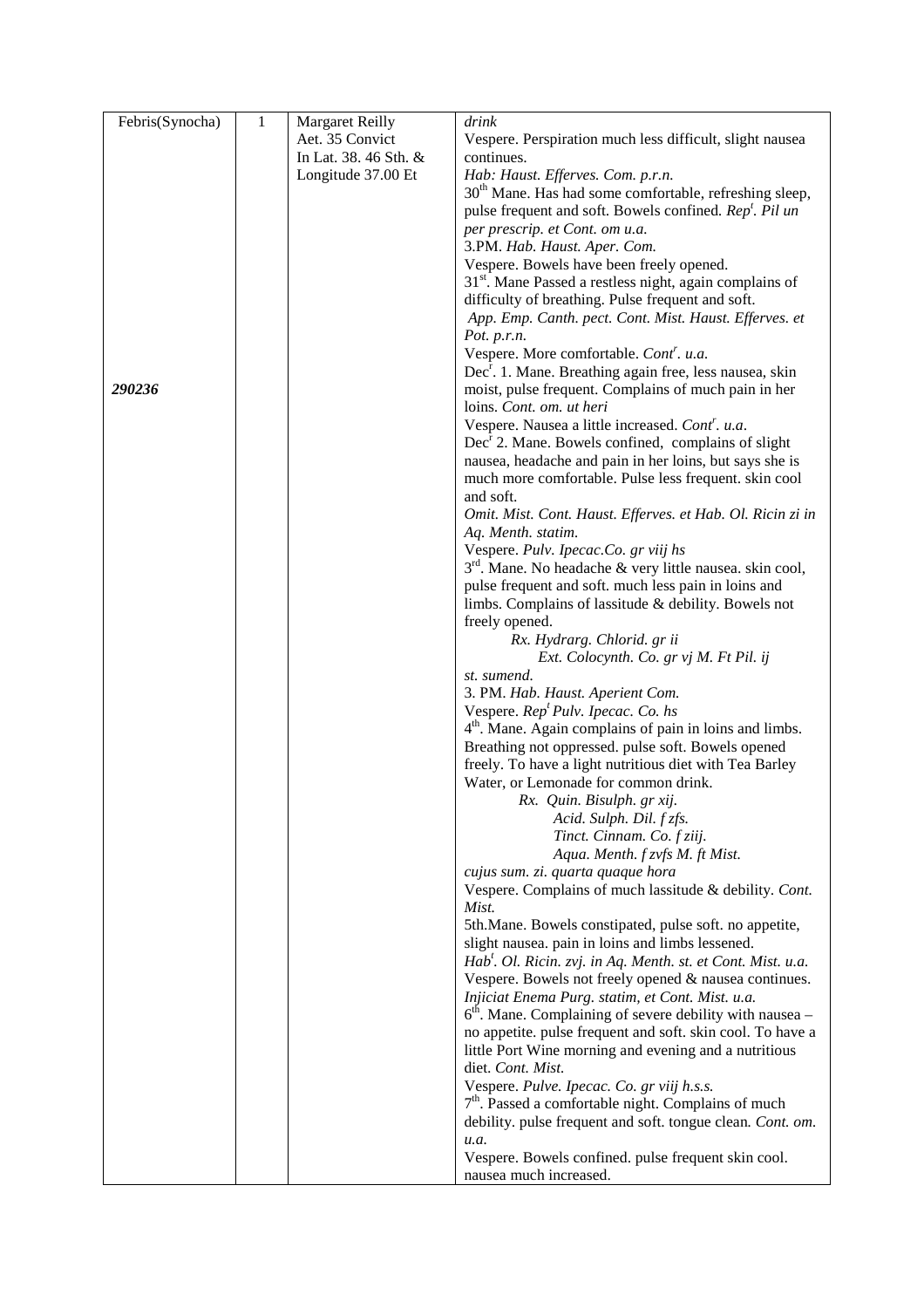| Febris(Synocha)<br>290237 | 1          | <b>Margaret Reilly</b><br>Aet. 35 Convict<br>In Lat. 38. 46 Sth. &<br>Longitude 37.00 Et<br>$22nd$ Dec <sup>r</sup> 1841<br>Died at 11 PM. | Rep <sup>t</sup> . Enema Purg. et Cont. Mist.<br>After this date there were not any very marked febrile<br>symptoms but a continuance of constant nausea and<br>vomiting rendered the internal administration of<br>medicine impossible. After the $10th$ she never retained<br>anything on her stomach except small quantities of Ale<br>or Porter. Repeated but fruitless attempts were made to<br>relieve the distressing nausea and vomiting by the use of<br>Quinine, effervescing draughts etc. The bowels were<br>kept freely open by enemata & counter irritant<br>perseveringly applied to the epigastric region. The bad<br>state of health in which she has been for the whole<br>voyage having previously produced much debility &<br>having experienced a continuance of very bad weather -<br>after the $9th$ the emaciation & debility rapidly increased<br>until she Died at 11 PM on the 22 <sup>nd</sup> Dec <sup>r</sup> .                                                                                                                                                                                                                                                                                                                                                                                                                                                                                                                                                                                                                                                                                                                                                                                                                                                                                                                                                                                                                                                                                                                                                                                    |
|---------------------------|------------|--------------------------------------------------------------------------------------------------------------------------------------------|----------------------------------------------------------------------------------------------------------------------------------------------------------------------------------------------------------------------------------------------------------------------------------------------------------------------------------------------------------------------------------------------------------------------------------------------------------------------------------------------------------------------------------------------------------------------------------------------------------------------------------------------------------------------------------------------------------------------------------------------------------------------------------------------------------------------------------------------------------------------------------------------------------------------------------------------------------------------------------------------------------------------------------------------------------------------------------------------------------------------------------------------------------------------------------------------------------------------------------------------------------------------------------------------------------------------------------------------------------------------------------------------------------------------------------------------------------------------------------------------------------------------------------------------------------------------------------------------------------------------------------------------------------------------------------------------------------------------------------------------------------------------------------------------------------------------------------------------------------------------------------------------------------------------------------------------------------------------------------------------------------------------------------------------------------------------------------------------------------------------------------|
| Diarrhoea<br>290238       | $\sqrt{2}$ | Mary Holohan<br>aet. 55. Convict<br>5 <sup>th</sup> Dec <sup>r</sup> 1841<br>In Lat. $41.2 S^{th}$ &<br>Longitude $102.22$ E <sup>t</sup>  | This old unhealthy woman previous to arriving at the<br>Cape was under treatment for a severe attack of common<br>continual fever which debilitated her very much. Since<br>coming on board has always been exceedingly dirty in<br>her habits, a few days after embarking & whilst the ship<br>was at anchor at Kingstown using her shoe as a bed pan<br>and keeping the shoe in her blanket, full of excrement.<br>this happened more than once while she was in perfect<br>health notwithstanding that every practicable inc??? were<br>used to prevent her doing so. Since the commencement<br>of bad weather a few weeks ago, although perfectly<br>sensible & able to assist herself she has invariably passed<br>her stools and urine in bed, positively refusing to use a<br>bed pan, or to be helped to keep herself clean. and has<br>therefore rendered it impossible to keep her bedding dry<br>and clean. the continued wetness of which and the<br>unavoidably filthy state in which she is from time to time<br>has produced Diarrhoea. Does not complain of any pain.<br>stools watery with a very offensive smell, and passed<br>frequently. Tongue covered with a brown fur. thirst. skin<br>clammy – pulse frequent. Removed into the Hospital $\&$<br>put into a warm bath. To have a nutritious diet and<br>Barley Water for common drink.<br>Rx. Hydrarg. Chlorid. gr iv<br>Ext. Colocynth. Co. gr vj M. ft Pil ij<br>St. Sumend.<br>Vespere. Stools not so watery. Rep <sup>t</sup> . Pilulae ut mane et<br>Baln. cal.<br>$6th$ . Dec <sup>r</sup> Mane. Passed several liquid stools in bed during<br>the night, & although she asks for drink and everything<br>else she wants will not ask for or use the bed pan or night<br>chair. Tongue clean and natural, less thirst, Pulse still<br>frequent. Does not complain of any pain. Continue<br>nutritious diet & Barley Water for a drink as yesterday,<br>Rep <sup>t</sup> Baln. Cal.<br>Rx. Hydrarg Chlorid. gr ix<br>Pulv. Rhei zfs<br>Zingib, gr x M. et divid in Pulv ij<br>Sum. un quarta quaque hora.<br>Vespere. Cont <sup>r</sup> . om. u.a. |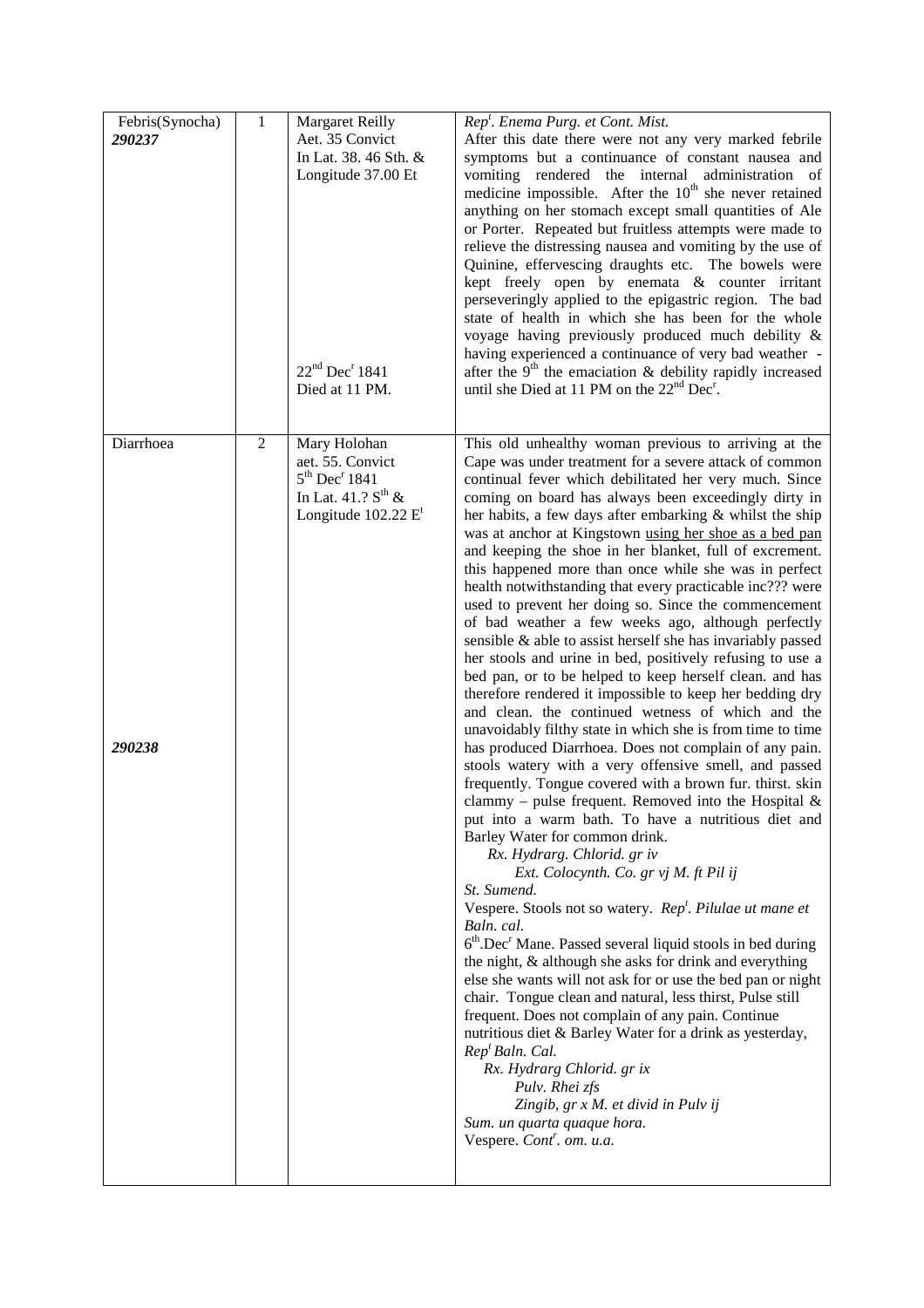| Diarrhoea | $\overline{c}$ | Mary Holohan                          | 7 <sup>th</sup> Dec <sup>r</sup> Mane. Slept comfortably. Tongue & skin                                                        |
|-----------|----------------|---------------------------------------|--------------------------------------------------------------------------------------------------------------------------------|
|           |                | aet. 55. Convict                      | natural. pulse frequent. Says that she has no pain                                                                             |
|           |                | 5 <sup>th</sup> Dec <sup>r</sup> 1841 | anywhere. is quite well, and wishes to be left alone"                                                                          |
|           |                | In Lat. $41.2 S^{th}$ &               | continues to pass her stools and urine in bed and when                                                                         |
|           |                | Longitude $102.22$ E <sup>t</sup>     | remonstrated with on the subject says that " she likes it                                                                      |
|           |                |                                       | so".                                                                                                                           |
|           |                |                                       | Rx. Mist. Cretae f zvfs                                                                                                        |
|           |                |                                       | Confect. Aromat. zfs                                                                                                           |
|           |                |                                       | Tinct. Catechu zx                                                                                                              |
|           |                |                                       | Opii ft zfs M. ft Mist. cujus sumat partem                                                                                     |
|           |                |                                       | sextam quarta quaque hora.<br>Rep <sup>t</sup> Baln. Cal.                                                                      |
|           |                |                                       | Vespere. Cont. omnia u.a.                                                                                                      |
|           |                |                                       | 8 <sup>th</sup> Mane. Purging continues but without pain or                                                                    |
|           |                |                                       | constitutional disturbance. appetite good & tongue clean.                                                                      |
|           |                |                                       | Cont. om. u.a.                                                                                                                 |
|           |                |                                       | Vespere. No Change. Cont'. om.                                                                                                 |
|           |                |                                       | 9 <sup>th</sup> Mane. Will not refrain from passing her stool and<br>urine in bed. the continued wet and irritation from which |
|           |                |                                       | is producing extensive excoriation about the nates $\&$                                                                        |
|           |                |                                       | thighs. To have a few ounces of Port Wine twice a day &                                                                        |
|           |                |                                       | nutritious diet. Rept <sup>r</sup> Baln. Cal. et Cont. Mist.                                                                   |
|           |                |                                       | $10^{th}$ Dec <sup>r</sup> . Cont <sup>r</sup> . ut heri.                                                                      |
| 290239    |                |                                       | 11 <sup>th</sup> Mane. Tongue a little foul, no constitutional                                                                 |
|           |                |                                       | disturbance. purging continues but without pain.                                                                               |
|           |                |                                       | Rx. Hydrarg. Chlorid, gr iij.                                                                                                  |
|           |                |                                       | Pulv. Rhei gr. vj. M. ft Pulv. st. sum.                                                                                        |
|           |                |                                       | Cont. Mist. u.a.                                                                                                               |
|           |                |                                       | Vespere. Excoriation about the nates and thighs                                                                                |
|           |                |                                       | spreading rapidly. Relishes her food and asks for more                                                                         |
|           |                |                                       | wine. Cont. om.                                                                                                                |
|           |                |                                       | 12 <sup>th</sup> Mane. Purging lessened. Stools & urine still passed                                                           |
|           |                |                                       | in bed. Is becoming much emaciated. Does not complain                                                                          |
|           |                |                                       | of any pain and there is no constitutional disturbance                                                                         |
|           |                |                                       | whatever. Continue Wine & nutritious diet. Omit. Mist.                                                                         |
|           |                |                                       | Reptr. Baln. cal.                                                                                                              |
|           |                |                                       | Rx. Quin. Disulph. gr ij                                                                                                       |
|           |                |                                       | Acid. Sulph. Dil. M. iv<br>Tinct. Cinnam. Co. ft zfs.                                                                          |
|           |                |                                       | Aqua Menth. f zi M. Ft haustus.                                                                                                |
|           |                |                                       | tertis horis adhibendus                                                                                                        |
|           |                |                                       | Vespere. Cont <sup>r</sup> . omnia u.a.                                                                                        |
|           |                |                                       | 13 <sup>th</sup> Mane. No thirst or constitutional disturbance.                                                                |
|           |                |                                       | complains of weakness but no pain. Stools and urine still                                                                      |
|           |                |                                       | passed in bed. Cont <sup>r.</sup> omnia ut heri                                                                                |
|           |                |                                       | $14th$ Cont <sup>r</sup> . u.a.                                                                                                |
|           |                |                                       | 15 <sup>th</sup> Becoming rapidly emaciated but without pain                                                                   |
|           |                |                                       | constitutional disturbance or any symptom of disease.                                                                          |
|           |                |                                       | Excoriation producing much distress. Cont'. om. u.a.                                                                           |
|           |                |                                       | After this date emaciation rapidly increased with extreme                                                                      |
|           |                |                                       | debility but throughout without any accompanying                                                                               |
|           |                |                                       | symptoms of Disease. The nutritious diet and Port Wine                                                                         |
|           |                |                                       | were continued, but in consequence of her extreme                                                                              |
|           |                |                                       | dislike to taking medicine much difficulty was                                                                                 |
|           |                |                                       | experienced in getting her to take any of the tonic,                                                                           |
|           |                |                                       | astringent, alterative remedies necessary: - very bad                                                                          |
|           |                |                                       | weather coming on at the same time. the excoriation                                                                            |
|           |                | 21st Dec <sup>r</sup> . 1841          | produced much suffering the more especially that she<br>continued to pass her stools & urine in bed up to 10 AM.               |
|           |                | Died at 10 AM                         | on the $12^{th}$ Dec <sup>r</sup> . when she died in a violent gale of wind.                                                   |
|           |                |                                       |                                                                                                                                |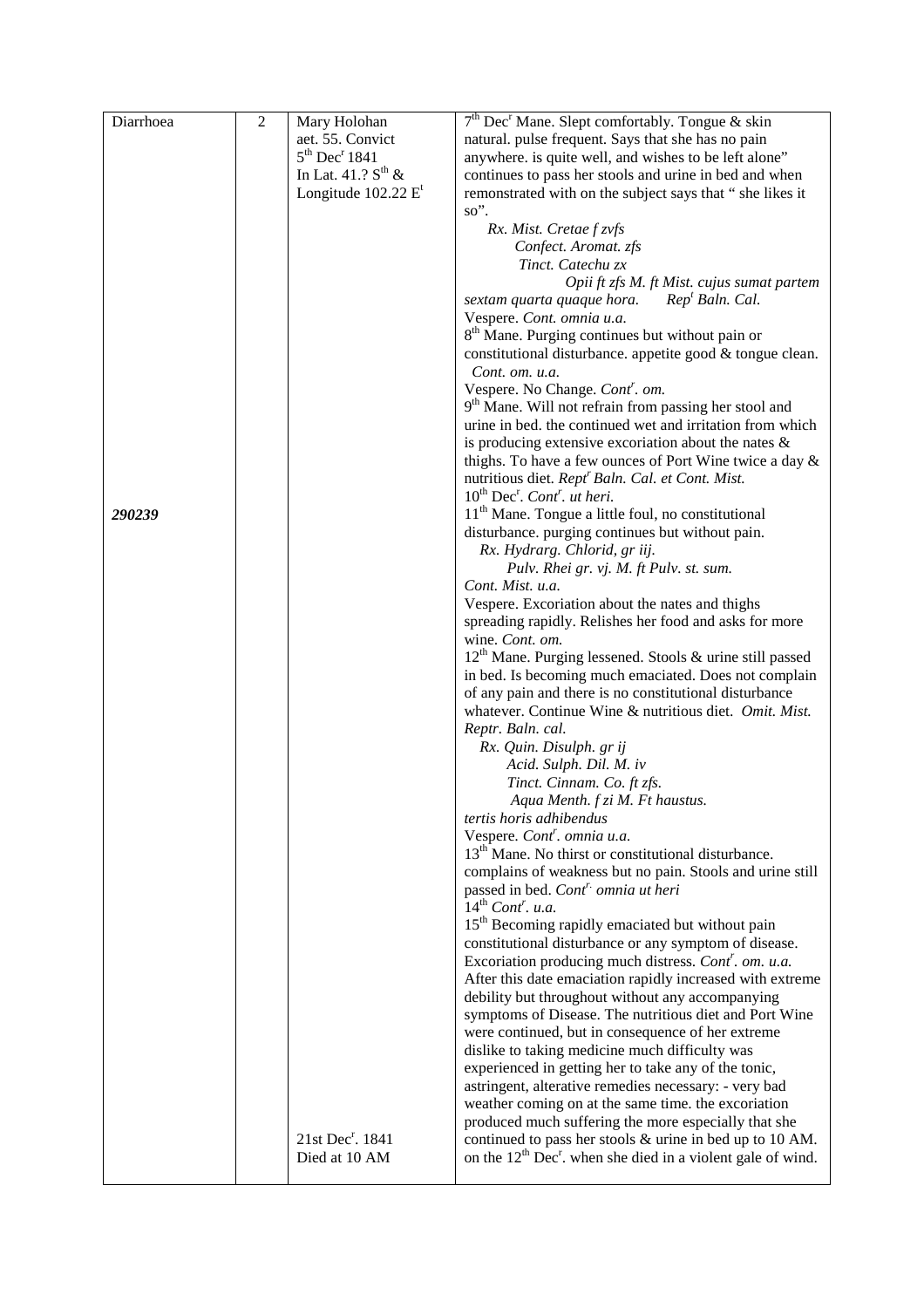| Menorrhagia | $\overline{\mathbf{3}}$ | Alice Hallissay                 | of a full plethoric habit of body and very indolent. Was                                                          |
|-------------|-------------------------|---------------------------------|-------------------------------------------------------------------------------------------------------------------|
| 290240      |                         | aetat 42 Convict                | under treatment for the same complaint about a month                                                              |
|             |                         | $16th$ Novr 1841                | since. The haemorrhage commenced last night at                                                                    |
|             |                         | In Lat 29.02 $S^{th}$ &         | bedtime & is now very profuse. 1PM. Complains of                                                                  |
|             |                         | Longitude $29.37 Et$ .          | headache, severe bearing down pain of the loins and                                                               |
|             |                         |                                 | thirst. Face much flushed. respiration hurried - skin hot.<br>pulse frequent and full. Bowels confined.           |
|             |                         |                                 | Extraliatur sanguis pleno sive ad zxxv quamprimum.                                                                |
|             |                         |                                 | Rx. Magnes Sulph. zi.                                                                                             |
|             |                         |                                 | Infus Sennae. f. ziij. M. ft haust.                                                                               |
|             |                         |                                 | et sumend.                                                                                                        |
|             |                         |                                 | Lemonade for common drink, and napkin dipped in cold                                                              |
|             |                         |                                 | water to be applied to the lower part of the abdomen.                                                             |
|             |                         |                                 | 7 PM. The haemorrhage was checked after the bleeding                                                              |
|             |                         |                                 | but has returned to an alarming extent of a bright                                                                |
|             |                         |                                 | vermillion colour with acute symptoms of pyrexia and<br>excruciating pain in the loins.                           |
|             |                         |                                 | Repetatur sanguis detractio statim, addendum? qua                                                                 |
|             |                         |                                 | antea quantitatem                                                                                                 |
|             |                         |                                 | Rept <sup>r</sup> . Haust. et Cont <sup>r</sup> . om u.a.                                                         |
|             |                         |                                 | 17 <sup>th</sup> Nov <sup>r</sup> . Mane. Haemorrhage much lessened, but is still                                 |
|             |                         |                                 | feverish and restless. Bowels not freely opened. Injiciat.                                                        |
|             |                         |                                 | Enema Purg. statim                                                                                                |
|             |                         |                                 | Rx. Potassae Nit. Purif. gr v.<br>Aqua Menthe. f zfs                                                              |
|             |                         |                                 | Vin. Antimon. Tart.                                                                                               |
|             |                         |                                 | Tinct. Digital. a M. v                                                                                            |
|             |                         |                                 | Mist. Acaciae f. zi M. Ft. Haust.                                                                                 |
|             |                         |                                 | tertia quaque hora sumendus                                                                                       |
|             |                         |                                 | Vespere. Slight haemorrahage continues, very little                                                               |
|             |                         |                                 | pyrexia – still complains of bearing down pain in the                                                             |
|             |                         |                                 | loins.                                                                                                            |
|             |                         |                                 | Rx. Magnes. Sulph. zfs<br>Acid. Sulph. Dil. M. Ft. haust.                                                         |
|             |                         |                                 | Aqua Menth. f zij M. Ft haust.                                                                                    |
|             |                         |                                 | et sumend. Cont <sup>r</sup> . Haust. mane prescript.                                                             |
|             |                         |                                 | 18 <sup>th</sup> . Mane. Passed a comfortable night haemorrhage                                                   |
|             |                         |                                 | much lessened. no fever. skin moist and natural -                                                                 |
|             |                         |                                 | To have a light nutritious diet $&$ be kept cool.                                                                 |
|             |                         |                                 | Omit Haust.                                                                                                       |
| 290241      |                         |                                 | Rx. Infus Rosae Comp. ft zi<br>Acid Sulph. Dil. M. xv                                                             |
|             |                         |                                 | Syrupi ft zi.                                                                                                     |
|             |                         |                                 | Magnes Sulph. zi.                                                                                                 |
|             |                         |                                 | Aqua Menth. F zj. M. ft haust. $4^{i}$ horis repetendus.                                                          |
|             |                         |                                 | 19 <sup>th</sup> Mane. Haemorrhage stopped. Is very much                                                          |
|             |                         |                                 | debilitated still complains of slight pain in the loins.                                                          |
|             |                         |                                 | After this date a carefully regulated diet. Quinine in<br>combination with Acid. Sulph. Dil. & an occasional mild |
|             |                         |                                 | aperient to keep the bowels open was all the treatment                                                            |
|             |                         | $25^{th}$ Nov <sup>r</sup> 1841 | necessary.                                                                                                        |
|             |                         | Discharged cured.               |                                                                                                                   |
|             |                         |                                 |                                                                                                                   |
|             |                         |                                 |                                                                                                                   |
|             |                         |                                 |                                                                                                                   |
|             |                         |                                 |                                                                                                                   |
|             |                         |                                 |                                                                                                                   |
|             |                         |                                 |                                                                                                                   |
|             |                         |                                 |                                                                                                                   |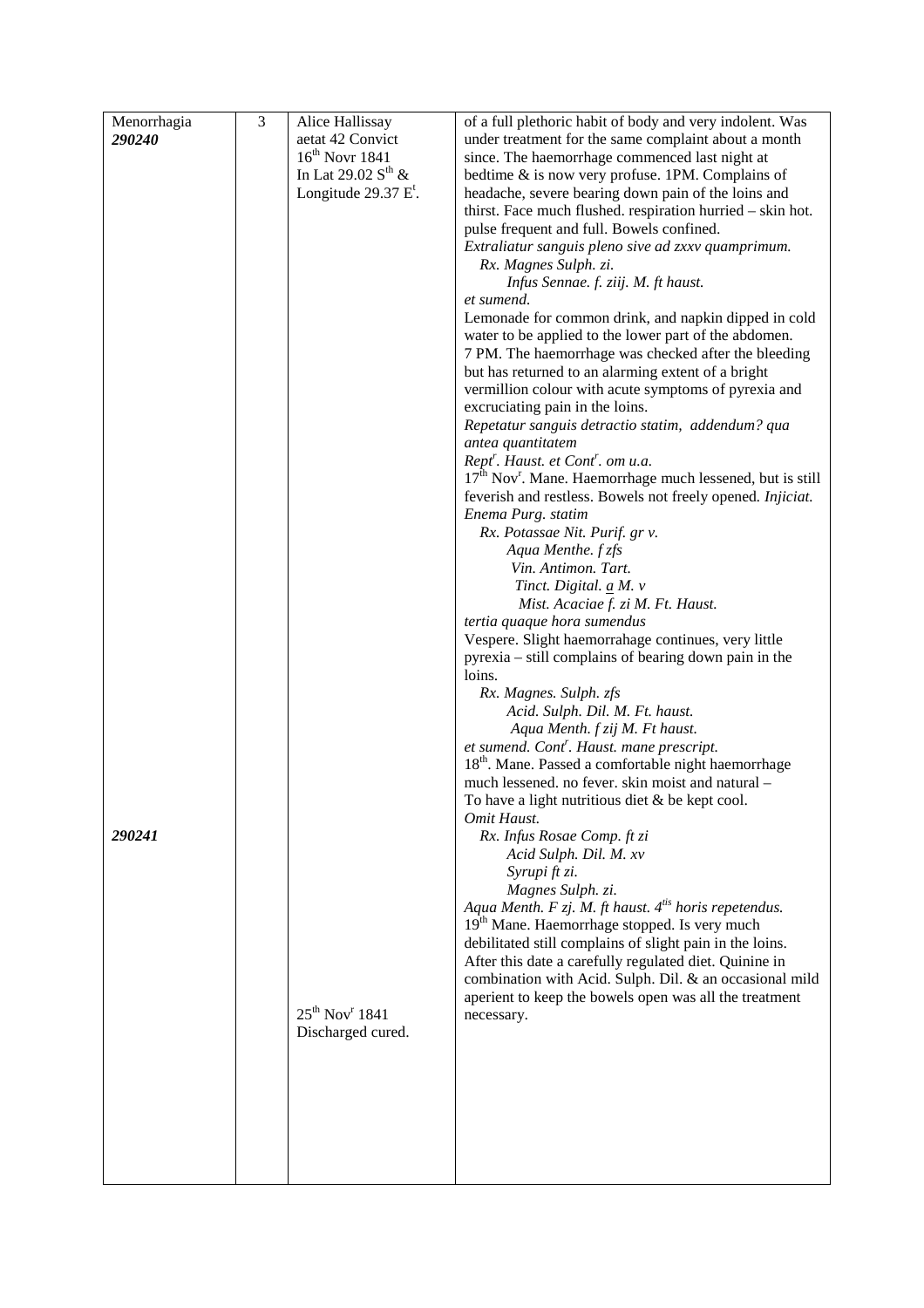# *290243*

# **Nosological Synopsis of the Sick Book kept during the Period of this Journal, in conformity with the 30th Article of the Surgeons' Instructions.**

|                                                  | <b>Numbers</b> |                       |                         |               |           |           |                                                         |
|--------------------------------------------------|----------------|-----------------------|-------------------------|---------------|-----------|-----------|---------------------------------------------------------|
| <b>Diseases</b><br><b>Nosologically arranged</b> | <b>Total</b>   | Discharged to<br>Duty | Sent to the<br>Hospital | Died on board | Invalided | Remaining | Nos. of such Cases<br>as are detailed in<br>the Journal |
| Pyrexiae                                         |                |                       |                         |               |           |           |                                                         |
| Ord. I. Febres.                                  |                |                       |                         |               |           |           |                                                         |
| Internulleates Quotutiana                        |                |                       |                         |               |           |           |                                                         |
| Tertiana                                         |                |                       |                         |               |           |           |                                                         |
| Continua Synochus                                | 3              | $\sqrt{2}$            |                         | 1             |           |           | 1                                                       |
| Typhus                                           |                |                       |                         |               |           |           |                                                         |
| Ord. II. Phlegmasiae.                            |                |                       |                         |               |           |           |                                                         |
| Phlogosis                                        | $\mathbf{1}$   | $\mathbf{1}$          |                         |               |           |           |                                                         |
| Pneumonia                                        |                |                       |                         |               |           |           |                                                         |
| Rheumatismus                                     |                |                       |                         |               |           |           |                                                         |
| Cynanche                                         |                |                       |                         |               |           |           |                                                         |
| <b>Bronchitis</b>                                |                |                       |                         |               |           |           |                                                         |
| Opthalmia                                        | 1              | $\mathbf{1}$          |                         |               |           |           |                                                         |
| <b>Gastritis</b>                                 | $\mathbf{1}$   | $\mathbf{1}$          |                         |               |           |           |                                                         |
| Ord. III. Exanthemata.                           |                |                       |                         |               |           |           |                                                         |
| Variola                                          |                |                       |                         |               |           |           |                                                         |
| Rubeola                                          |                |                       |                         |               |           |           |                                                         |
| Erysipelas                                       |                |                       |                         |               |           |           |                                                         |
| Vaccina                                          |                |                       |                         |               |           |           |                                                         |
| Ord. IV. Haemorrhagiae                           |                |                       |                         |               |           |           |                                                         |
| Haemoptysis                                      |                |                       |                         |               |           |           |                                                         |
| Phthisis incipiens                               |                |                       |                         |               |           |           |                                                         |
| Phthisis cosfirmata                              |                |                       |                         |               |           |           |                                                         |
| Haemorrhois                                      | 1              | $\mathbf{1}$          |                         |               |           |           |                                                         |
| Menorrhagia                                      | $\overline{c}$ | $\overline{c}$        |                         |               |           |           | 3                                                       |
| Ord. V. Profluvia.                               |                |                       |                         |               |           |           |                                                         |
| Catarrhus                                        | 12             | 12                    |                         |               |           |           |                                                         |
| Dysenteria                                       |                |                       |                         |               |           |           |                                                         |
| Neuroses.                                        |                |                       |                         |               |           |           |                                                         |
| Ord. I. Comata.                                  |                |                       |                         |               |           |           |                                                         |
| Apoplexia                                        |                |                       |                         |               |           |           |                                                         |
| Ord. II. Adynamiae.                              |                |                       |                         |               |           |           |                                                         |
| Dyspepsia                                        | $\overline{2}$ | $\overline{2}$        |                         |               |           |           |                                                         |
| Ord. III. Spasmi.                                |                |                       |                         |               |           |           |                                                         |
| Asthma                                           |                |                       |                         |               |           |           |                                                         |
| Diarrhoea                                        | 13             | 12                    |                         | 1             |           |           | $\overline{2}$                                          |
| Colica                                           | $\sqrt{2}$     | $\overline{2}$        |                         |               |           |           |                                                         |
| Ord. Iv. Vesaniae.                               |                |                       |                         |               |           |           |                                                         |
| Amentia                                          |                |                       |                         |               |           |           |                                                         |
| Mania                                            |                |                       |                         |               |           |           |                                                         |
| Cachexiae.                                       |                |                       |                         |               |           |           |                                                         |
| Ord. I. Marcores.                                |                |                       |                         |               |           |           |                                                         |
|                                                  |                |                       |                         |               |           |           |                                                         |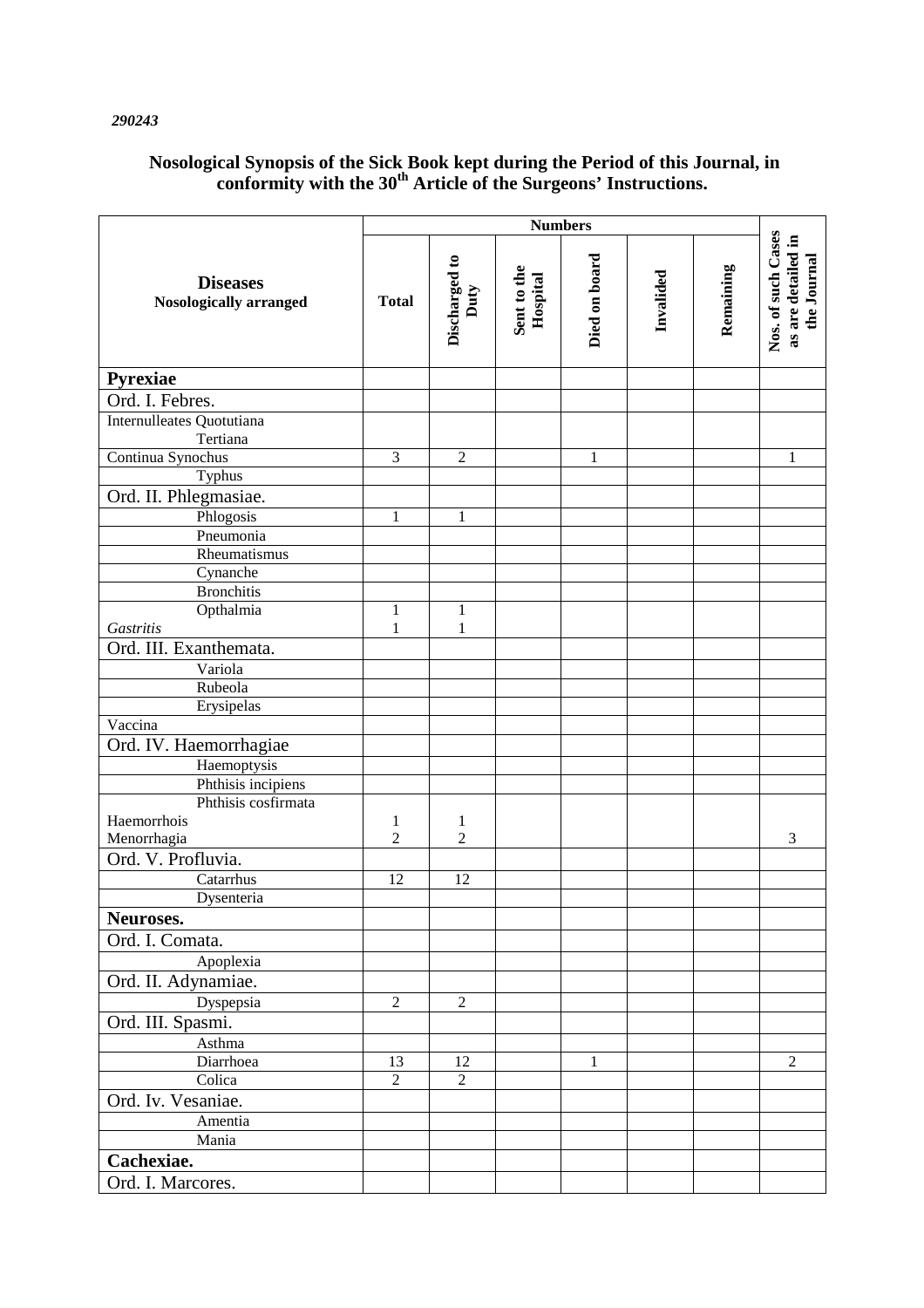| Tabes                                                                                                      |                 |                 |                |  |  |  |  |  |
|------------------------------------------------------------------------------------------------------------|-----------------|-----------------|----------------|--|--|--|--|--|
| Ord. II. Intumescentiae.                                                                                   |                 |                 |                |  |  |  |  |  |
| Anasarca                                                                                                   |                 |                 |                |  |  |  |  |  |
| Ascites                                                                                                    |                 |                 |                |  |  |  |  |  |
| Hydrothorax                                                                                                |                 |                 |                |  |  |  |  |  |
| Ord. III. Impetigines.                                                                                     |                 |                 |                |  |  |  |  |  |
| Syphilis                                                                                                   | 3               | 3               |                |  |  |  |  |  |
| Scrophula                                                                                                  |                 |                 |                |  |  |  |  |  |
| Icterus                                                                                                    |                 |                 |                |  |  |  |  |  |
| Scorbutus                                                                                                  |                 |                 |                |  |  |  |  |  |
| Locales.                                                                                                   |                 |                 |                |  |  |  |  |  |
| Ord. I. Dysaethesiae.                                                                                      |                 |                 |                |  |  |  |  |  |
| Amaurosis                                                                                                  |                 |                 |                |  |  |  |  |  |
| Ord. II. Dysorexiae.                                                                                       |                 |                 |                |  |  |  |  |  |
| Ord. III. Dyscinesiae.                                                                                     |                 |                 |                |  |  |  |  |  |
| Ord. IV. Apocenoses.                                                                                       |                 |                 |                |  |  |  |  |  |
| Gonorrhoea                                                                                                 | $\mathbf{1}$    | 1               |                |  |  |  |  |  |
| Ord. V. Epischeses                                                                                         |                 |                 |                |  |  |  |  |  |
| Ischuria                                                                                                   |                 |                 |                |  |  |  |  |  |
| Obstipatio                                                                                                 | 7               | 7               |                |  |  |  |  |  |
| Dysuria                                                                                                    | $\overline{c}$  | $\overline{c}$  |                |  |  |  |  |  |
| Amenorrhoea                                                                                                | $\mathbf{1}$    | 1               |                |  |  |  |  |  |
| Ord. VI. Tumores.                                                                                          |                 |                 |                |  |  |  |  |  |
| Aneurisma                                                                                                  |                 |                 |                |  |  |  |  |  |
| Ord. VII. Ectopiae.                                                                                        |                 |                 |                |  |  |  |  |  |
| Hernia                                                                                                     |                 |                 |                |  |  |  |  |  |
| Prolapsus                                                                                                  | 1               | 1               |                |  |  |  |  |  |
| Luxatio                                                                                                    |                 |                 |                |  |  |  |  |  |
| Ord. VIII. Dialyses.                                                                                       |                 |                 |                |  |  |  |  |  |
| Vulnus                                                                                                     | 1               | 1               |                |  |  |  |  |  |
| Ulcus                                                                                                      | $\mathbf{1}$    | 1               |                |  |  |  |  |  |
| Fractura                                                                                                   | $\overline{c}$  | $\overline{c}$  |                |  |  |  |  |  |
| <b>Tinea</b>                                                                                               | 1               | 1               |                |  |  |  |  |  |
| <b>GENERAL TOTAL</b>                                                                                       | $\overline{58}$ | $\overline{56}$ | $\overline{2}$ |  |  |  |  |  |
| NOTE.—Medical Officers are desired particularly to Notice that the Numbers in each Disease and the general |                 |                 |                |  |  |  |  |  |
| Total must not only correspond with the Sick Book, but also with the particulars contained in the several  |                 |                 |                |  |  |  |  |  |
| Nosological Returns for the period.                                                                        |                 |                 |                |  |  |  |  |  |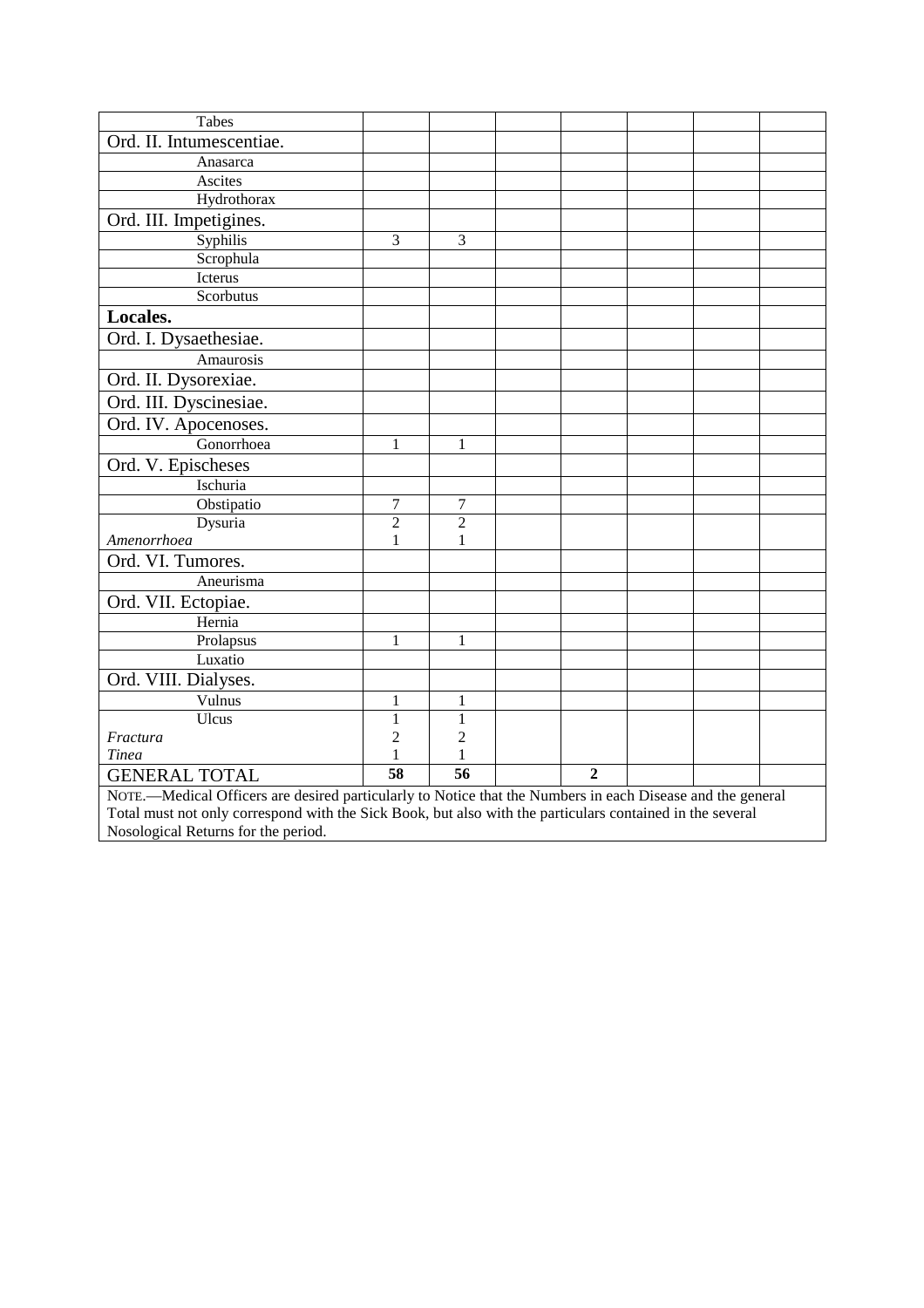#### **GENERAL REMARKS**

Jn S. Hampton Surgeon Superintendent

Dated at Hobart Town  $4th$ Jan<sup>y</sup> 1842

The ship "Mexborough" arrived at Kingstown from Deptford on the 28<sup>th</sup> July 1841 and on the  $4<sup>th</sup> 5<sup>th</sup>$  & 9<sup>th</sup> August 145 female Convicts, 36 of their children and 11 Free Settlers, all in good health, were received on board from the Depot in Grange Gorman Lane Dublin. The necessary arrangement of the Mess, cleaning parties, victualling etc. being completed, on the  $12<sup>th</sup>$  August the ship sailed from Kingstown. During the first fortnight very bad weather and contrary winds caused much suffering from sea sickness and in two of the Convicts, the continued retching and vomiting produced alarming attacks of Gastritis and Dyspepsia, both of which ultimately yielded to a carefully regulated course of dietetic treatment, enemata, and counter irritation in the epigastric region. During the whole voyage, but particularly for the first six weeks, slight cases of derangement of the prim?? v/bile? produced by change of diet & want of exercise came frequently under treatment but only required a few doses of alterative or aperients medicine.

 After embarkation the Women and children improved in condition, and appearance, were very healthy,  $\&$  with the exception of the two cases already mentioned  $\&$  one severe attack of common continued Fever, no other cases of any importance occurred previous to putting into Simon's Bay on the  $5<sup>th</sup>$  Nov<sup>r</sup> to obtain a supply of Water there not being a sufficient quantity on board for the remainder of the voyage. On the  $12<sup>th</sup>$  Nov<sup>r</sup> the Mexborough again sailed from the Cape & was exposed to a continuance of gale of wind and very inclement weather up to the date of arrival at Hobart Town on the  $25<sup>th</sup>$  Dec<sup>r</sup> and being a very old ship it was exceedingly difficult, & required the utmost vigilance, to prevent leakage keeping the Prisons damp. This leakage in conjunction with the very bad weather if not altogether the cause of the fatal termination of Holohan and Reilly cases no doubt very materially hastened the unfavourable result of these two cases, a result the more to be regreted, on account of the ship at the time of the first death occurring on board being within sixty miles of Hobart Town, and until the gale came on which drove us off the coast there was every appearance of the voyage being completed without a death on board. Both the patients in the fatal cases were unhealthy, debilitated women very frequently on the Sick List, and during the bad weather, particularly the gale of wind in which they died, very desponding. The almost incredibly dirty habits of Holohan no doubt in the first instance produced the Diarrhoea under which she ultimately sunk. During the last week of her life she was a most loathsome nuisance destroying all the spare bedding & requiring to be put in a warm bath morning and evening, otherwise the Hospital  $\&$  after part of the prison would have been altogether uninhabitable, and however incredible it may appear offered the most violent resistance to being shifted and kept clean, although perfectly sensible & able to make all her wants known. A case of fracture of the radius and another of the clavicle terminated very favourably under the usual treatment, as did also a severe contusion of the foot.

 The most strict & preserving attention was given throughout the whole voyage to cleanliness, ventilation and dryness; the daily routine established on these points & invariably enforced except during very bad weather was as follows: at daylight the Convict Cooks were